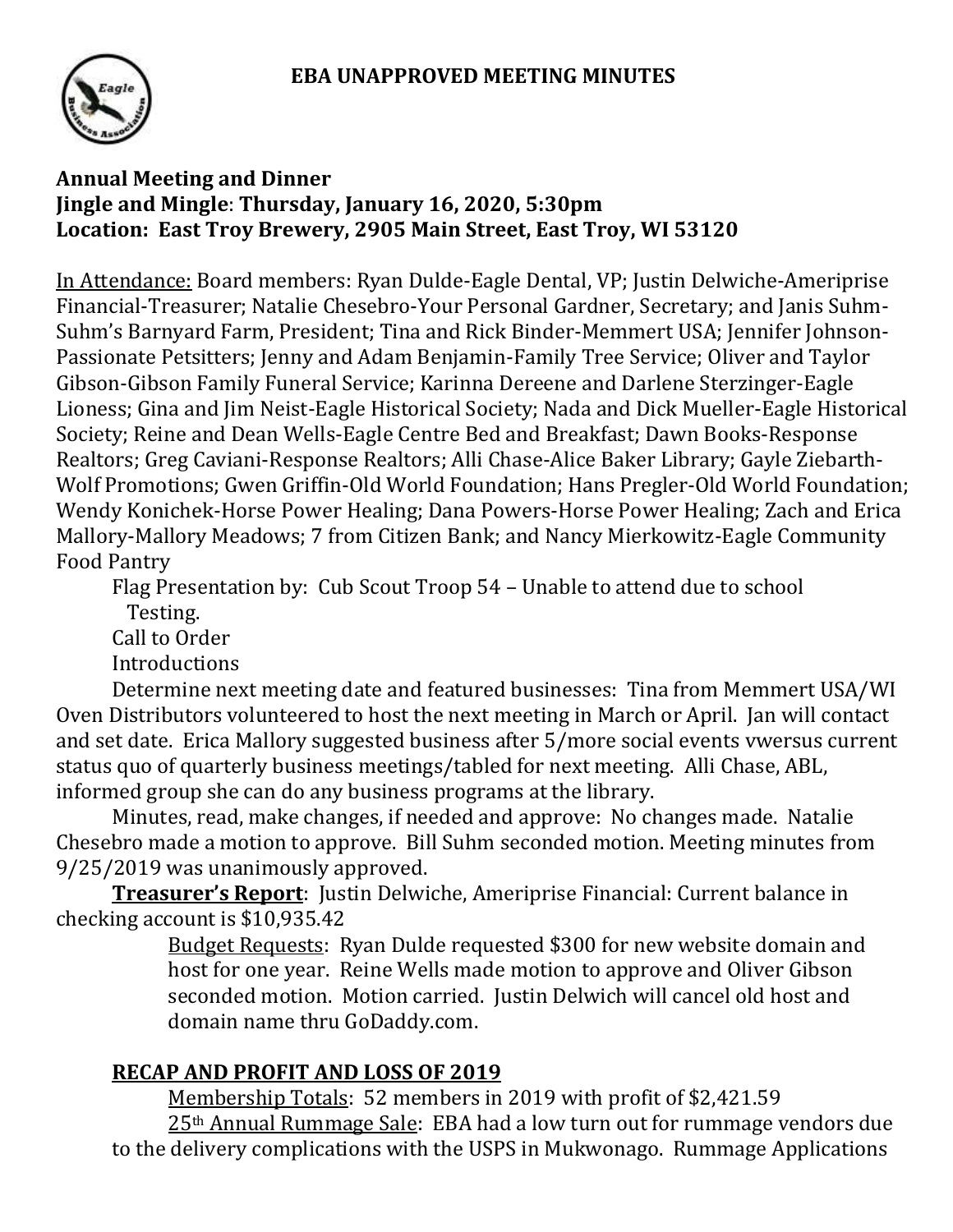were not received in time for registration due date. Regardless, we profited \$828.00. Since it was our 25th Annual, it was donated to Horses for Heroes of Horse Power Healing Center, one of our non-profit EBA members. Wendy Konicheck thanked EBA.

KMD Softball Tournament: Jan and Bill will not be running the tournament in 2020. They have no contacts for slow pitch softball teams. If anyone would have connections with teams, they could be more successful in running it. This year we made a profit of \$440.15 including the \$200 given to us by the KMD Festival Committee for fence installation and removal. Thanks to Terry Pisarek of Kettle Moraine Surveying.

Flag Display: Every year EBA purchases new flags and poles for Main Street. Flags are put up before Memorial Day and removed around Labor Day. This year, Family Tree Service of Eagle put up all the flags and Eric Dowdle removed the flags FREE of charge.

EBA Pumpkin Party: We profited \$1400 with 20 sponsors this year and received approximately 3 bags of canned goods for the "Can the Casket". Tonight we presented a check for \$1,000 to Nancy Mierkowitz for the Eagle Community Food Pantry from the proceeds.

Drop Everything and Read: Held during National Reading Week in November, EBA participated with Alice Baker Library in reading a book to the classes at Eagle Elementary.

Winter Food Drive and Hayride: Hosted by Dawn Books, Response Realtors. We had a very nice turn out this year! We partnered with a new organization, Eagle Advancement Association (EAA). They had a tree lighting and a contest for light up Main Street which brought more people out to EBA's winter hay ride and Food Drive.

### **OLD BUSINESS**

Tax Exempt Status: Oliver, Gibson Family Funeral Home: We would not qualify for a 501(3) c and would not be exempt from sales tax. We have an EIN # and are non profit already. His recommendation is to stay the way we are.

Status of Website – Ryan Dulde, Eagle Dental: Website up and running with new domain name: [www.eaglebusinessassociation.com.](http://www.eaglebusinessassociation.com/) Ryan Dulde needs our feedback on website. Ryan Dulde will be updating Feb 1, May 1, August 1 and December 1. Any member can submit photos .

Status of Welcome Bags partnering with Village of Eagle: Justin Delwiche explained our welcome bags and any business member can put coupons or promotional items in bag. Items can be dropped off at Ameriprise Financial. The Village of Eagle also offers a welcome mailer and we are putting our new directory in it.

Scholarship Fund, discussion and action: Natalie Chesebro awarded a \$500 scholarship fund to an eagle resident in 2019 at Palmyra Eagle High School. Natalie made a motion to change the scholarship to 2 - \$500 awards. Erica Mallory seconded it. Discussion on criteria to include 500 word essay as a prerequisite. Natalie Chesebro will be in communication with Gigi Laine of PEHS and share with the board and assemble a scholarship committee to choose candidates.